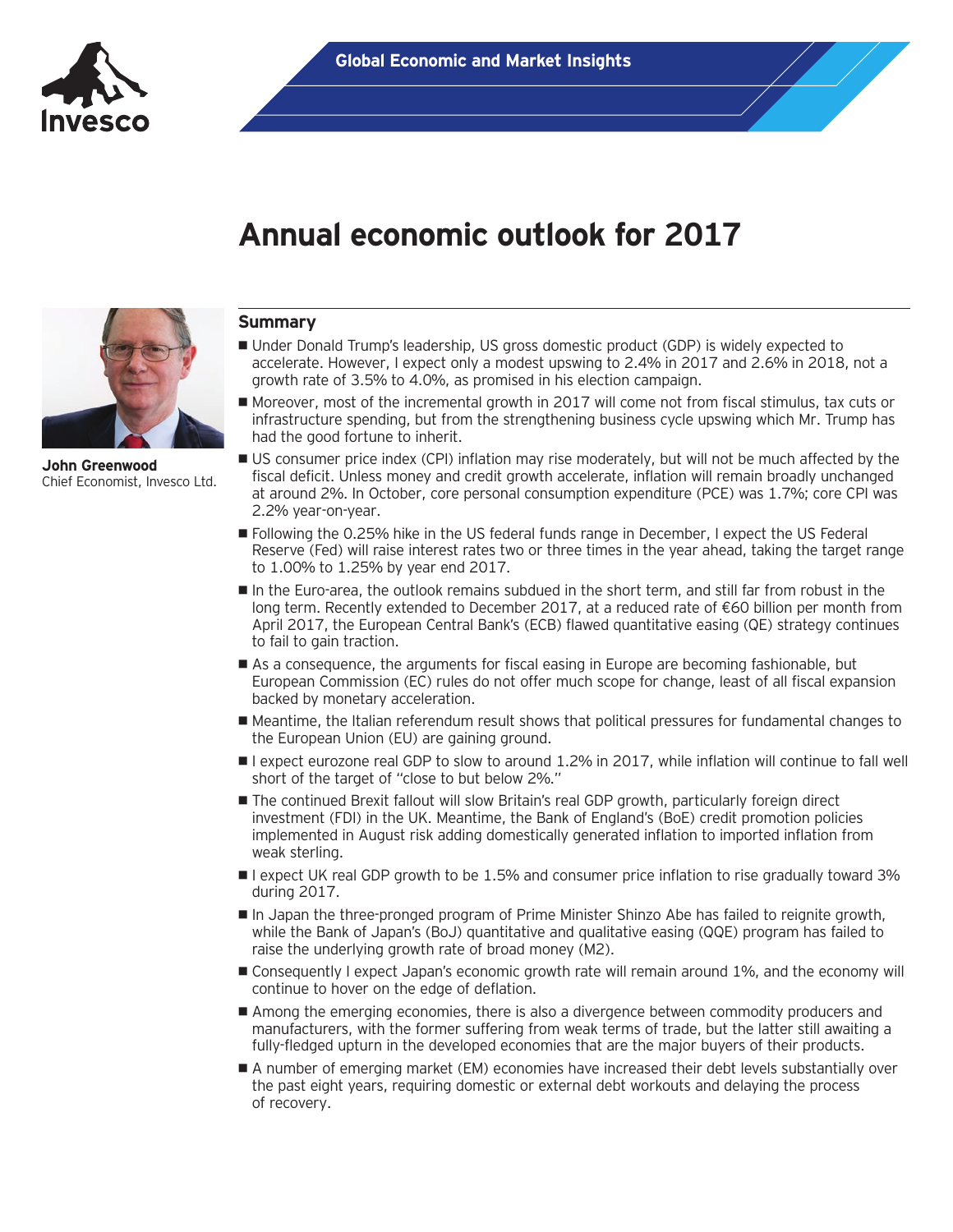- China is a particular enigma. On the one hand, the authorities have permitted a very rapid growth of credit directed to the government and financial sectors, but on the other hand, overcapacity in basic industries such as coal and steel, and rising non-performing loans in the state-owned sectors, are constraining the growth of new investment.
- The result for China has been a series of mini-bubbles in equities (in 2014 and 2015), in the bond market, in parts of the Chinese real estate market, and most recently, in various commodity markets (e.g., soybeans, coking coal, iron ore and steel).
- On the external side, China is grappling with growing capital outflows that now outweigh the current account surplus. The overall payments deficit has forced the Chinese authorities to allow a degree of yuan depreciation, combined with intervention in the foreign exchange market (resulting in a decline in foreign exchange reserves) and the enforcement of tighter controls on capital outflows.



Source: Macrobond, data as of Dec. 12, 2016

- In spite of these short- to medium-term setbacks in the recovery process, my long-standing view has been that the current global business cycle expansion will be an extended one. The main reason is that subpar growth and low inflation would avoid the need for the kind of tightening policies that would bring an early end to the expansion.
- It is also the case that recessions or growth weakness in the EM economies are unlikely to derail the modest-paced recovery in the developed economies. While some companies or sectors cannot avoid being affected by the problems of the EM, the transmission of key fundamental forces – like monetary policy and balance sheet repair – still goes primarily from developed markets to EM, not vice versa.
- In addition, although the recovery in the US is already seven and a half years old, it is only now starting to take on the typical characteristics of a normal recovery; banks have been providing credit instead of the Fed, and businesses and households are in good financial shape and can resume normal spending momentum.

|                            | 2016 estimate |                   | 2017 consensus forecast<br>(Invesco forecast) |                      |
|----------------------------|---------------|-------------------|-----------------------------------------------|----------------------|
| <b>Consensus economics</b> | Real GDP (%)  | CPI inflation (%) | <b>Real GDP</b>                               | <b>CPI inflation</b> |
| <b>US</b>                  | 1.6           | 1.3               | $2.3\%$ (2.4%)                                | $2.4\%$ $(1.6\%)$    |
| Eurozone                   | 1.6           | 0.2               | $1.4\%$ $(1.2\%)$                             | $1.3\%$ $(1.1\%)$    |
| UK                         | 2.0           | 0.7               | $1.3\%$ $(1.5\%)$                             | $2.5\%$ $(2.7\%)$    |
| Japan                      | 0.7           | $-0.2$            | $1.0\%$ $(1.0\%)$                             | $0.5\%$ $(0.5\%)$    |
| Australia                  | 2.9           | 1.3               | $2.7\%$ (3.0%)                                | $2.1\%$ (1.8%)       |
| Canada                     | 1.3           | 1.5               | 1.9% (1.9%)                                   | $2.0\%$ (2.0%)       |
| China                      | 6.7           | 2.0               | $6.4\%$ $(6.4\%)$                             | $2.1\%$ (2.3%)       |
| India                      | 7.0           | 4.9               | $7.5\%$ $(7.1\%)$                             | $5.0\%$ (4.8%)       |

Source: Consensus Economics, survey date: Dec. 5, 2016.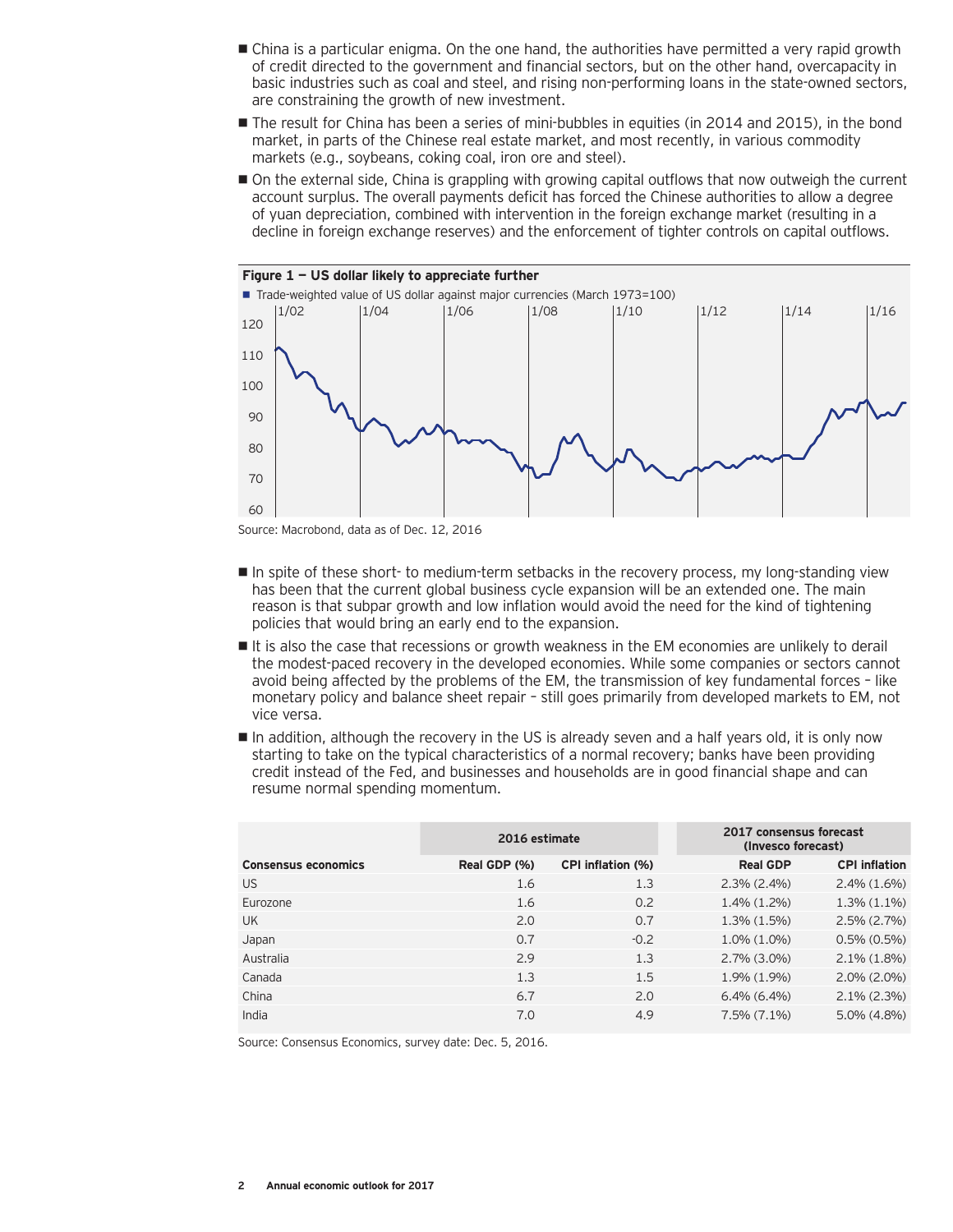### **Introduction**

Over the past several years, both the developed and emerging worlds have been responding to the long shadow of the great recession of 2008 and 2009, but the cycles in each area have diverged.

The recovery of the developed economies has been hampered by two factors: the slow process of balance sheet repair, especially among the banks, and the differing consequences of the implementation of two brands of QE. These factors have combined to create subpar growth, an agonizingly slow return to full employment, low wage growth and fractious electorates.

By contrast, the emerging economies implemented strong stimulus programs between 2008 and 2010. These proved so successful that some economies, including China, Brazil and Russia, had to reverse course and slam on the brakes between 2011 and 2013. As a result, between 2014 and 2016, they too experienced economic slowdowns, recessions, currency weakness and the pain of debt workouts.

For both developed and emerging economies, the outlook for 2017 will be closely related to how these differing problems are addressed.

#### **United States**

In the US, Donald Trump will assume the presidency on Jan. 20, 2017, with Republican control of both houses of Congress. He has proposed a range of fiscal stimulus measures, including personal and corporate income tax cuts and a novel form of infrastructure spending that relies primarily on leveraged private sector financing. The new administration, along with House Speaker Paul Ryan and Ways and Means Chairman Kevin Brady, also appears to be considering a switch to a destinationbased tax system under which the tax jurisdiction will be based on where the goods are sold or where the services are performed, not where they are produced. This could incentivize a substantial shift to onshore US manufacturing in preference to the current tax regime which has allowed (some would say encouraged) offshoring of jobs and production.

These plans are also designed to boost growth and encourage the repatriation of capital held abroad. In addition, Mr. Trump plans to reform the Affordable Care Act (ending the incentive to employ workers for only 29 hours per week), lift the restrictions on energy production (liberating shale, oil, natural gas and clean coal), allow more oil and gas pipelines to be constructed and revise the Dodd-Frank Act on banking regulation. Astonishingly, he aims to achieve a growth rate of "at least 3.5% and as high as 4%."



Source: Macrobond, data as of Dec. 12, 2016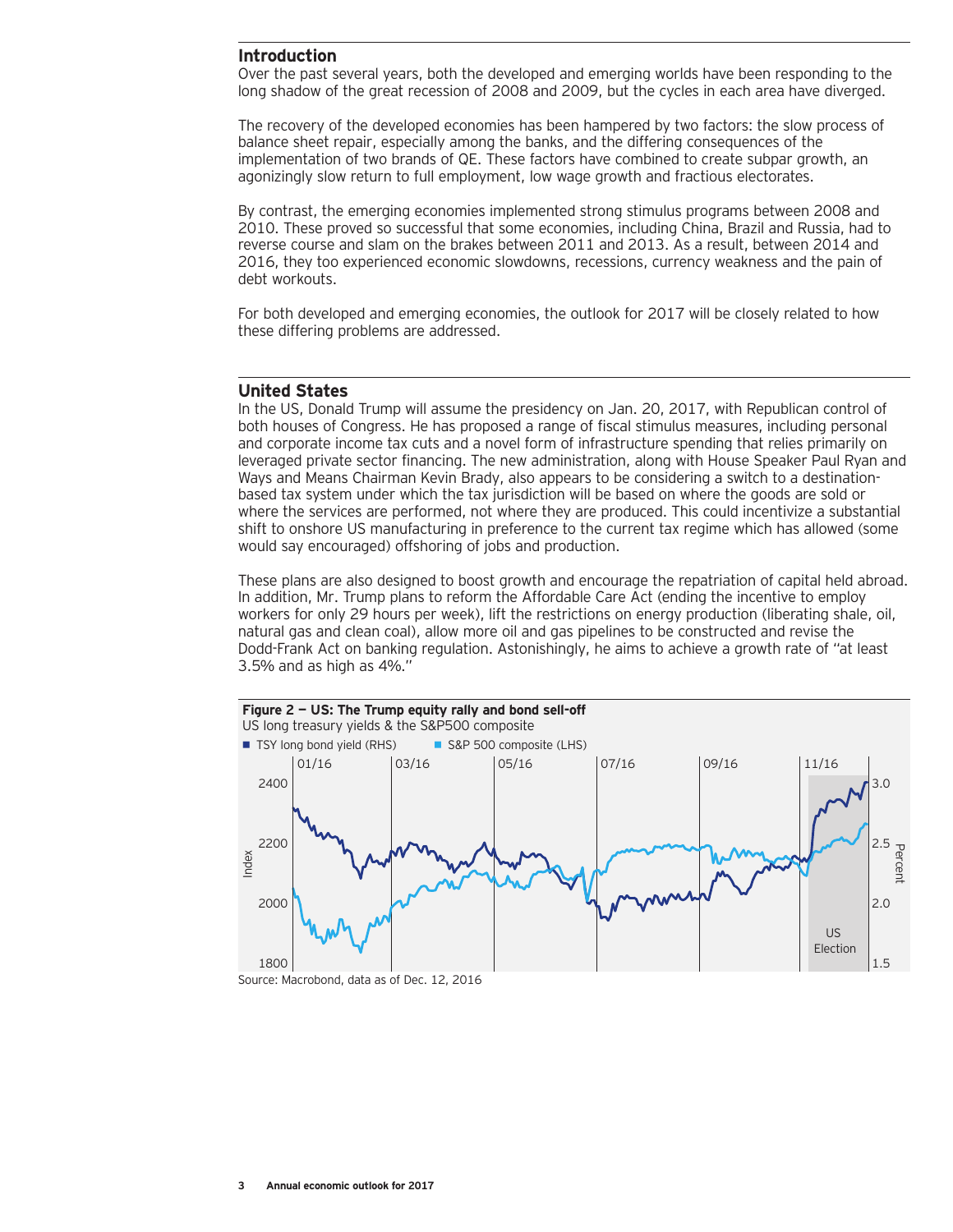Although there would be some savings from reduced regulatory burdens and the cancellation of US contributions to UN climate change schemes, the US federal fiscal deficit seems likely to widen – as it did under President Ronald Reagan. Beyond harvesting such direct cost savings, fiscal deficits can only be financed from three sources: by taxation, by borrowing or by the creation of new money and credit (as in the case of China's fiscal stimulus of 2008 to 2010). Since taxation is by definition excluded, and the Fed will surely not cooperate in the unwarranted printing of money (I am assuming that the Fed, after raising rates in December, will probably raise them two or three times more in 2017), borrowing becomes the only means of financing these deficits. Not surprisingly, since the presidential election on Nov. 8, bond yields have risen, inflation expectations are increasing and the dollar has strengthened.

Abroad, Mr. Trump has said he will renegotiate the North American Free Trade Agreement (NAFTA), withdraw from the Trans-Pacific Partnership (TPP) and impose substantial tariffs on "currency manipulators" to stop the inflow of illegally subsidized steel and other key industrial materials at below-market prices. If the Trump administration was planning to switch to genuinely free trade from these broad, managed trade agreements, there would be clear benefits, but on the contrary, he appears to be embracing a model of even greater managed trade. For example, he plans to discourage specific US companies from offshoring jobs, a policy he demonstrated on Dec. 1 on a visit to the Carrier air-conditioning unit of United Technologies in Indiana. More broadly, he aims to restore employment in manufacturing, mining, logging, steel, aluminium and other heavy industries. Aside from running counter to the fundamental laws of comparative advantage, one problem with this strategy is that it fails to take into account, in the words of the 19th century French economist Frederic Bastiat, "what is seen and what is not seen" – namely the gains in terms of the few, visible jobs allegedly saved versus the small but widespread and invisible losses suffered by consumers or businesses who no longer benefit from cheaper imports. If this brand of job-oriented managed trade is applied across the board – without the tax changes mentioned above – the Trump administration will rapidly become mired in a mass of company-specific deals with very dubious overall economic benefits.

Mr. Trump's program is aimed at rebuilding the core strengths of the American economy by giving a strong boost to US businesses and households. However, there is also a risk that his brand of "caudillo capitalist" micro-management or intervention in the decisions of individual firms could offset the potential macro-economic gains – lower taxes, infrastructure spending, fewer regulations and faster growth. In light of Mr. Trump's hugely favorable economic inheritance – banks and households whose balance sheets are largely repaired, low inflation and a strengthening business expansion – it would be a pity if the micro was to dominate the macro.

I expect real GDP growth to improve to to improve to 2.4% in 2017 and 2.6% in 2018, and I expect CPI inflation to reach 2.1% in 2017.

#### **The eurozone**

In Europe the outlook is much less favorable. The slow progress of bank resolution, the weakness of the ECB's QE program and the consequent descent into negative interest rates are among the headwinds holding back economic recovery. Unemployment across the continent has only recently fallen below double-digit levels since September, and income growth remains anemic. As a result, disruptive populist and xenophobic political movements have mushroomed on the left and on the right, rejecting austerity and demanding greater local response. But with monetary policy controlled by the ECB in Frankfurt, the devaluation option eliminated and fiscal rules set by the EC in Brussels, there is very little scope for national government action.

Already in the referendum of Dec. 4, the Italian electorate has decisively rejected the proposals of PM Matteo Renzi for constitutional reform, leaving a political vacuum to be filled by yet another unelected administration. With conventional center-right or center-left governments in Holland, France and Germany facing elections over the next year, the risk of further disruptive political challenges is significant. At some stage, one or more of these discontented electorates could overwhelm the governing elite, posing an existential threat to the established order – at the national level, at the European level to the EU or even to the eurozone.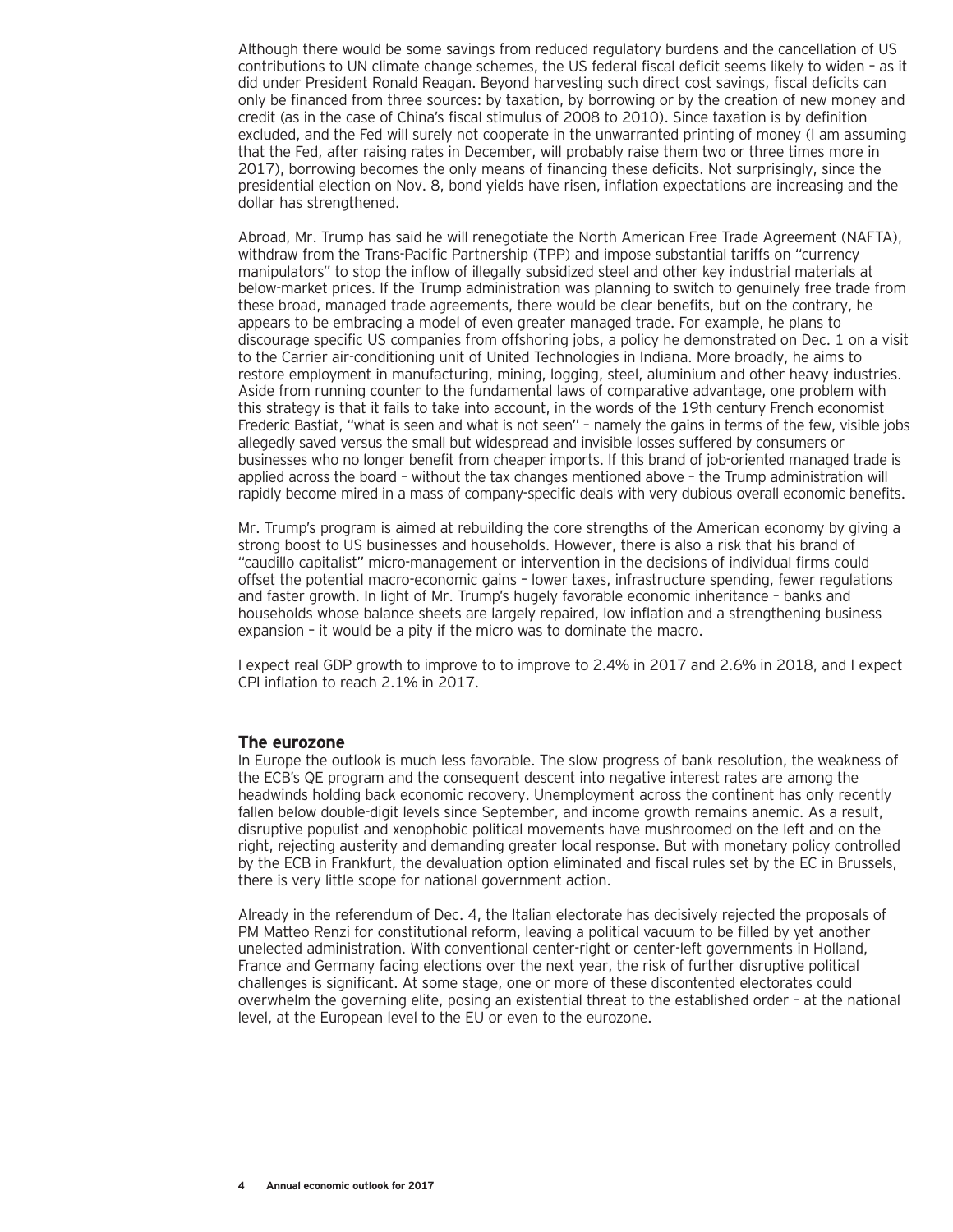Taking a longer view of the current state of Europe, it has to be acknowledged that, in the aftermath of the crisis of 2008–2009, far too little was done to address the core problems. After such a crisis, there are two main sets of policies that the authorities need to implement: balance sheet repair in the key sectors, and the injection of liquidity into the financial system. In Europe these orthodox solutions were generally ignored while bureaucrats in Brussels devised simplistic and misdirected schemes, such as penalties for private equity firms, restrictions on bankers' bonuses and the imposition of a financial transactions tax. Meantime, the US, for example, proceeded to deal with the fundamental issues, recapitalizing its top 200 banks and embarking on large-scale QE programs to inject liquidity into the economy. The result is that even today, major German and Italian banks are struggling to meet minimum capital adequacy ratios, while the failure to inject adequate liquidity (either by the ECB's long-term refinancing operation schemes or by the QE plan started in March 2015) has meant that nominal spending across the eurozone is too slow for the banks to repair their balance sheets through organic growth, and too weak for government revenues to rise sufficiently to close persistent budget deficits.



Source: Macrobond, data as of Dec. 12, 2016

Zooming in to a more recent economic snapshot of the eurozone, real GDP for the single currency area as a whole expanded 0.3% quarter-on-quarter (1.7% year-on-year) in Q3 2016, but quarteron-quarter growth in Germany and France was only 0.2%, although Italy showed an improved 0.3% increase. Despite much better growth figures in Spain (3.2% year-on-year) and Ireland (6.9% year-on-year) for the third quarter, these economies are not large enough to shift growth in the Euro-area as a whole to a higher trajectory. Consequently, in an effort to boost growth but also to raise the inflation rate for consumer prices from November's 0.5% year-on-year growth toward the target of just under 2%, the ECB decided to extend its Asset Purchase Plan (APP) or QE by €60 billion per month (down from €80 billion) from April until at least December 2017. However, M3 growth slowed in October to 4.4%, emphasising again the design flaws in the ECB's APP.

The consensus forecast for eurozone real GDP growth in 2017 is 1.4%, but my forecast is for just 1.2% in view of all the political hurdles ahead. On the inflation front, I expect inadequate M3 growth to continue, keeping inflation down to 1.1% (due largely to the weaker value of the euro), but falling far short of the ECB's target of "close to but below 2%."

# **United Kingdom**

Compared with the eurozone, the British economy has been doing relatively well, thanks to gradual balance sheet repair in the household and banking sectors, assisted by two series of injections money (QE) by the BoE in 2009–2010 and 2011–2012. Real GDP growth has averaged 2.3% since 2013, and unlike the eurozone or Japan, deflation has not been an issue. However, the Brexit vote in June threatened the UK with the loss of tariff-free access to the EU market, declines in FDI and a potentially major blow to London's status as the financial capital of Europe. So far the brunt of the fallout has been reflected in the 14% decline in the trade-weighted index of sterling, but when the formal negotiations with the EU begin after March 2017, the currency could easily fall further. Such falls would raise imported prices further, which would be passed through to the consumer prices, undermining the real purchasing power of wages. Since UK consumer spending comprises 65% of GDP, the reduction in economic growth would be significant.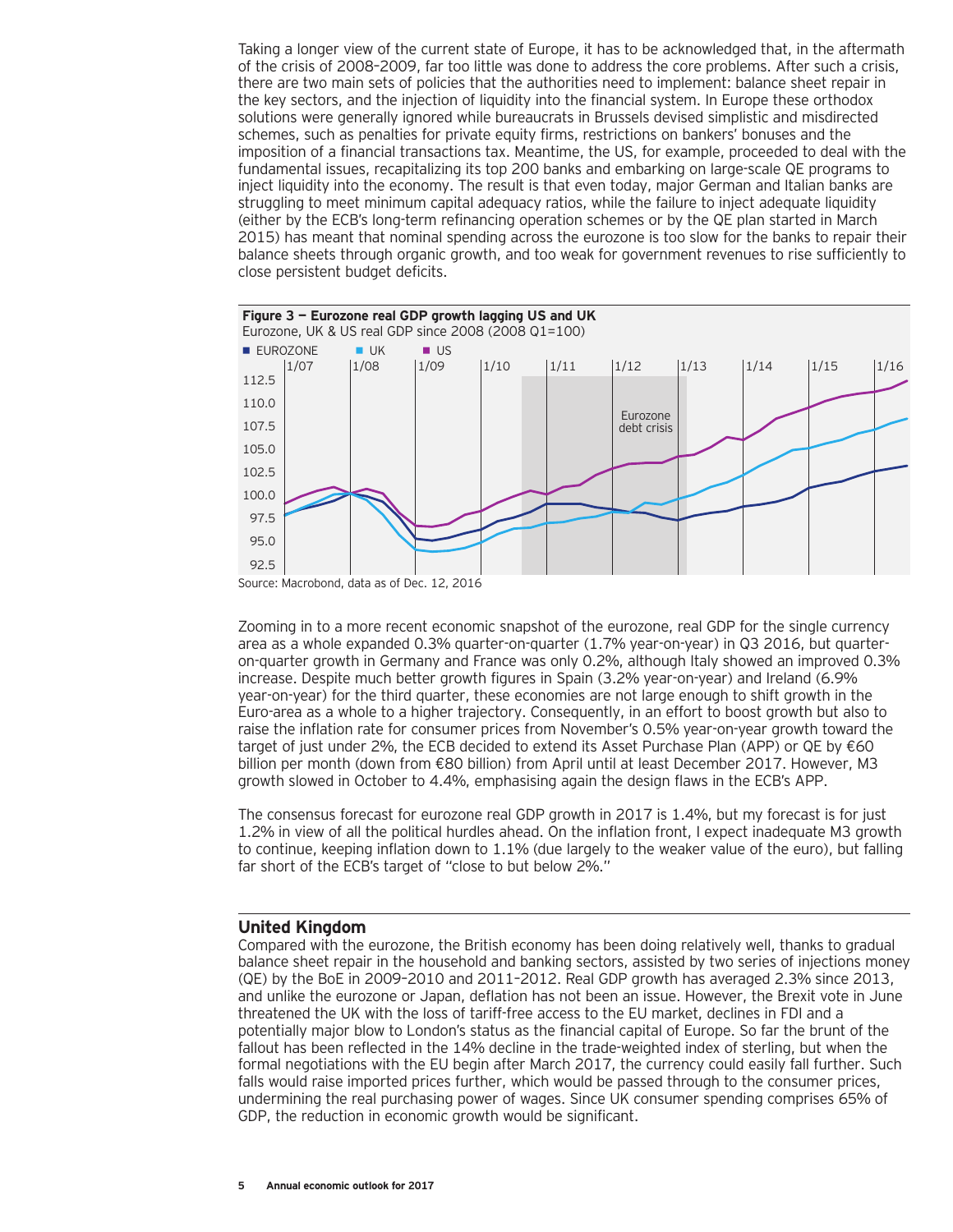To counter these threats, the BoE introduced a package of measures in August to ease monetary conditions. However, it is now clear that the decisions taken by the Monetary Policy Committee (MPC) in August – to cut the base interest rate to 0.25%, to add £60 billion of asset purchases (additional QE) and to introduce a new Term Funding Scheme – were unwarranted. Since April, money (M4x) and credit growth have accelerated sharply to 7–8%, roughly doubling their growth rates, and consumer spending, supported by strong tourist figures, has been far more resilient than most pre-Brexit forecasts had expected. As a result, third-quarter real GDP increased by 0.5% quarter-on-quarter and 2.3% year-on-year, led by increases during the quarter of 0.7% in consumption and retail spending, and 0.9% in business investment. Moreover, the International Monetary Fund announced on Oct. 4 that they expected the UK to have the fastest growth of all G7 economies in 2016, a judgment that was supported by the release of another strong Purchasing Managers' Index figure for the huge UK service sector of 55.2 in November – the highest level since January.



Source: Macrobond, data as of Dec. 12, 2016

Given the steep falls in sterling since the Brexit vote, there is a clear danger that if current rapid rates of money and credit growth are allowed to continue, domestically generated inflation will exacerbate imported inflation in 2017 and 2018. In view of all the uncertainties after the Brexit vote, the right approach for the MPC would have been to authorize a QE program but to delay implementation, leaving the scale and timing of purchases contingent upon the flow of data. That remains the correct action to have taken because it may yet be the case in 2017 that investment spending falls and the real growth of consumer spending weakens abruptly as consumer prices rise ahead of wages, in which case some additional stimulus may be needed.

Nevertheless, as far as 2016 is concerned, money and credit growth have been accelerating since April, implying excessive expansion over at least six months. Fortunately, the die is not yet cast, and the situation could still be brought back under control, but every month that passes will enhance the risks of higher-than-target inflation in the year ahead. It is interesting to consider why, in the face of all the uncertainties of the past six months, British banks have suddenly sprung back to life, expanding lending and causing the deposit component of M4x to accelerate so quickly.

The answer is that banks have largely completed their balance sheet repair work, which means that they are no longer so constrained by capital requirements or by their dependence on interbank funding. The stress test results announced by the BoE on Nov. 30 showed that while "some capital inadequacies were revealed for three banks (The Royal Bank of Scotland Group, Barclays and Standard Chartered), these banks now have plans in place to build further resilience. The Financial Policy Committee (FPC) judged that, as a consequence of the stress test, the banking system is in aggregate capitalized to support the real economy in a severe, broad and synchronized stress scenario."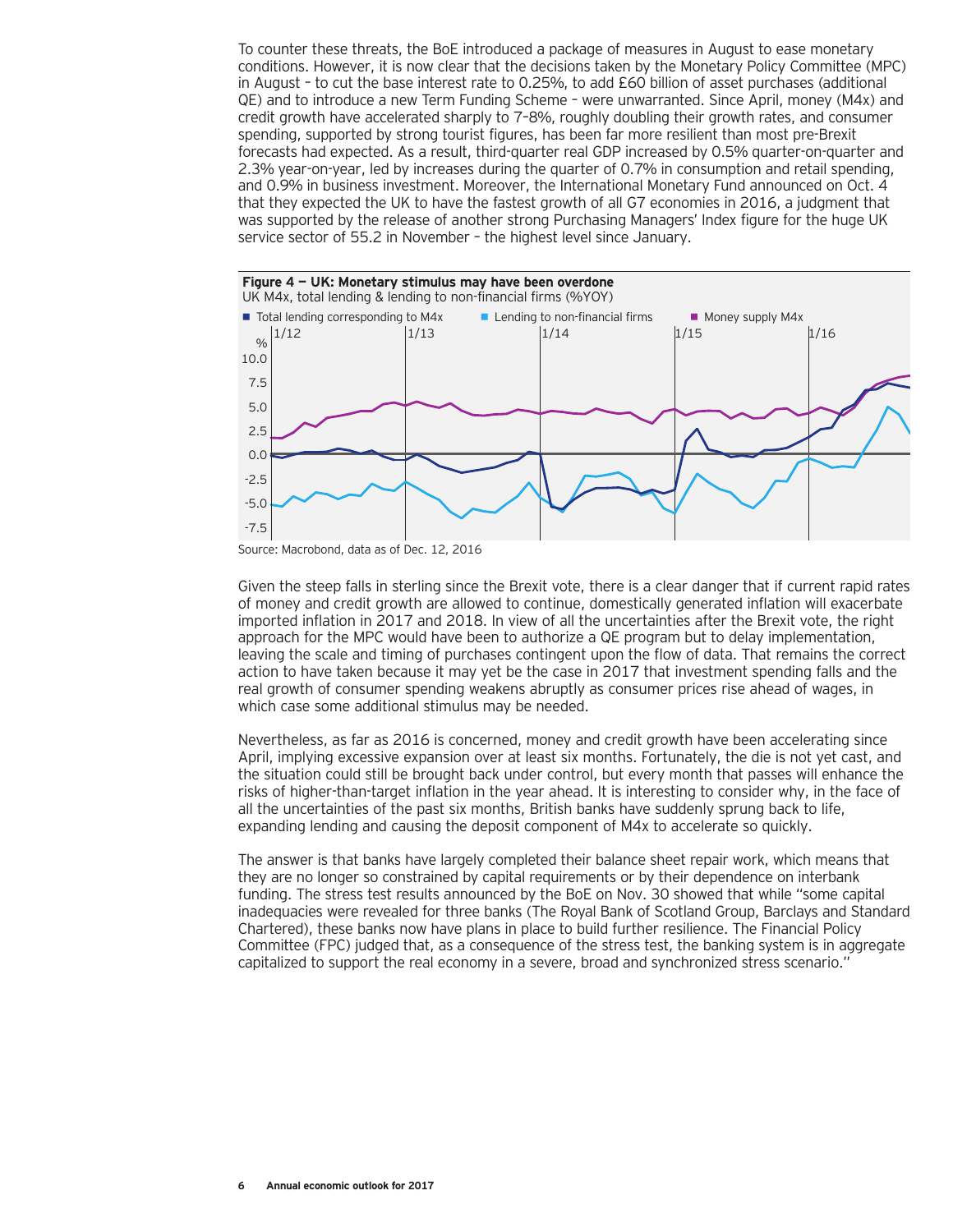With respect to funding sources, it should be recalled that at the peak of the crisis in 2008, British banks were in the incredible position of funding no less than £756 billion of lending, equal to 50% of GDP, from interbank, capital market or other non-deposit sources. (As an aside, permitting this to happen, alongside allowing bank capital levels to fall so low, constitutes a serious indictment of UK regulators and their methodology at the time. The evaporation of these non-deposit sources in the aftermath of the Lehman Brothers bankruptcy was the direct cause of the capital market freeze that did so much to intensify the recession.) However, since the start of 2016, UK banks have at last moved to a position where they have run down those interbank borrowings and are no longer dependent on interbank or non-deposit sources of funds for lending. These two factors explain the sudden return of "animal spirits" among the banks during 2016. It is now incumbent upon the MPC and the FPC to get things back under control.

During the Brexit negotiations, it is highly likely that there will be considerable volatility in sterling and in the UK financial markets. As in Hong Kong in 1981–1983 during the Sino-British negotiations over the future of Hong Kong after 1997, the currency will take the brunt of the impact. Even so, despite all the uncertainties of the Brexit negotiations ahead, I expect 1.5% growth and 2.7% CPI inflation in 2017.

## **Japan**

In Japan, as in the eurozone, balance sheet repair among the banks and structural reforms have lagged, while the impact of QQE by the BoJ has been much less than anticipated. The BoJ announced at the end of September that it was imposing a 0% cap on 10-year Japanese government bonds (JGB) yields, although it insisted that it would continue to buy JGBs at approximately the same 80 trillion yen p.a. rate and committed itself to "inflation overshooting." However, changing inflation expectations alone is not enough. The fundamental problem is that the BoJ, like the ECB, buys most of its securities from banks instead of from non-banks, and the result is that that while the monetary base has more than trebled since the start of QQE in March 2013, there has been almost no change in the rate of growth of broad money (M2). Since total spending is related to the quantity of money held by firms and households (or M2) and not to the monetary base, it is no surprise that growth has been weak, and deflation has been a persistent problem.

More broadly, the economic policies of PM Abe, known as "Abenomics," which include structural reforms and fiscal expansion in addition to monetary easing, have not lived up to their promise, leaving the prospects for 2017 little better than for 2016.

Although real GDP growth jumped in the third quarter by 0.3%, taking the year-on-year growth rate to 1.0%, this was mainly due to external demand, with private consumption rising just 0.2% and business investment falling. Despite very low unemployment of just 3.0% and a tight labor market reflected in the 1.40 ratio of jobs-to-applicants, wage growth remains sluggish, prompting the PM to urge companies to match their 2016 wage increases next year. Notwithstanding the PM's intervention, consensus expectations for total cash earnings growth in 2016 are just 0.6% and 0.7% in 2017.



On the inflation front, the headline CPI had been declining for six successive months until October, when the figure finally switched to +0.1% year-on-year. The so-called "core-core" CPI index, which excludes fresh food and energy, has slowed steadily during the year from 0.6% in January to 0.3% in October. I expect 1.0% real GDP growth and 0.5% consumer price inflation in 2017.

**7 Annual economic outlook for 2017**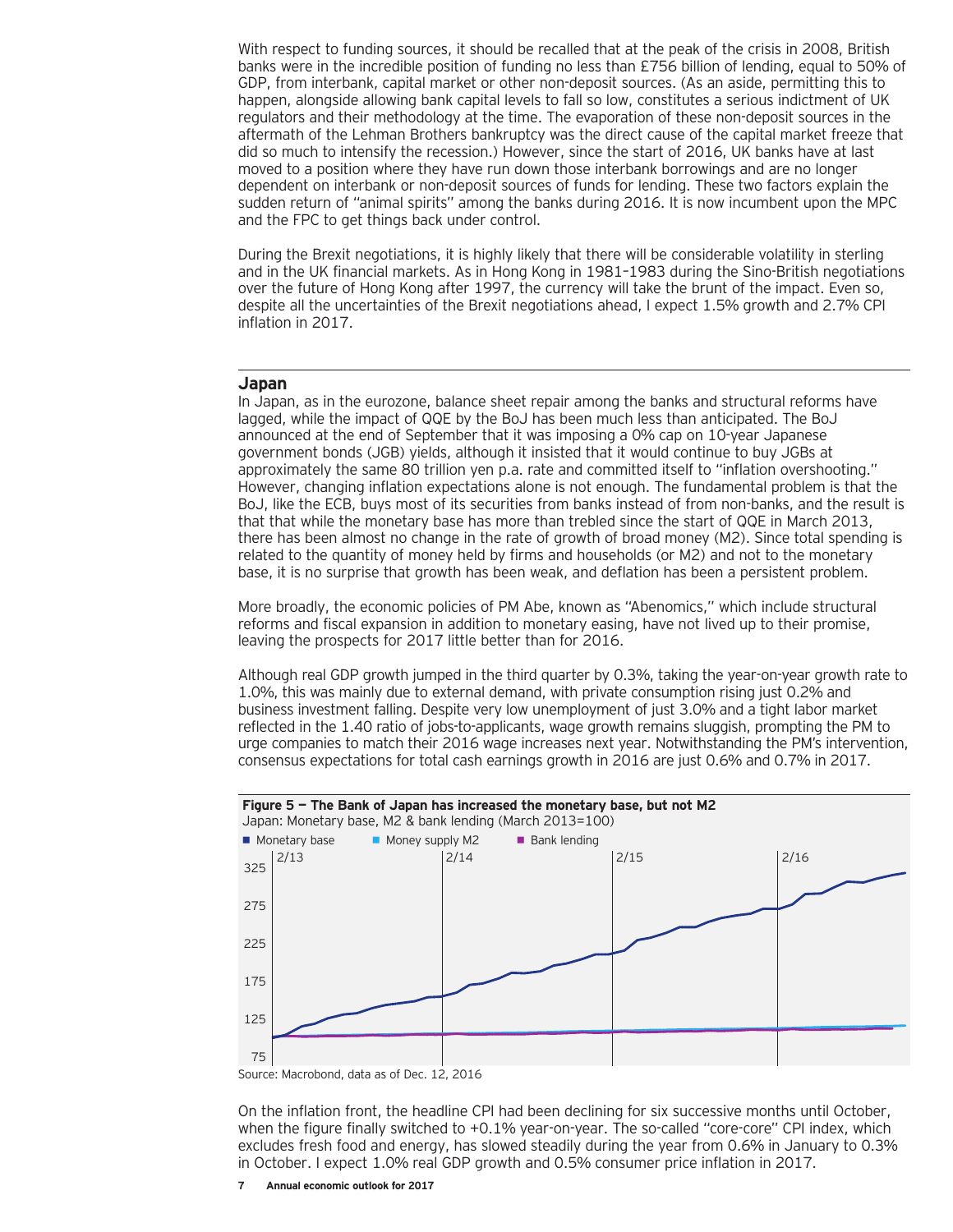# **China and the emerging economies**

Among the EM, excess credit creation and over-leveraging between 2008 and 2010 required a corrective process from 2013 to 2015, especially in Brazil, Russia, India and China. In 2016, that phase appears to have reached an end, as evidenced by the bottoming-out and start of a modest upswing in commodity prices in the first half of the year, together with renewed capital inflows into EM economies. However, China is a major exception, having embarked on another episode of credit expansion from the start of 2014. In the property market, as in other markets, the Chinese authorities have tried to cool any overheating with "prudential" controls, such as increasing down-payment requirements, slowing down the issuance of selling permits for property projects and sharply reducing the quota for property developers to issue domestic corporate bonds – instead of limiting the growth of credit itself. Since China is by far the largest EM, and the biggest buyer of commodities on world markets, the renewed surge in credit growth could yet cause another episode of inflation for China, as well as affect commodity prices globally. This would not only derail China's adjustment to a more consumption-led growth model, but it would also have serious knock-on effects on other emerging markets, especially commodity producers and China's neighboring East Asian economies.



Source: Macrobond, data as of Dec. 12, 2016

So far, the excess credit growth in China appears to have been largely contained within the financial and government sectors, but there are worrying signs that the credit explosion is starting to leak out into the broader economy. First, there have been a series of mini-bubbles in equities (2014–2015), housing and commodities (e.g., in soybean meal, PVC, iron ore, coking coal and steel futures). Second, the large, industrial, state-owned enterprises have seen a notable uptick in growth and profits. Finally, producer prices, which had been falling for four consecutive years, started rising again in October. The sooner the Chinese authorities address these issues, the less damage the economy and employment will incur, but further delays will exacerbate the adjustment when it finally occurs. Exactly how the Chinese authorities deal with the problem in 2017 (either by restricting credit and raising interest rates, so as to transmit the required adjustments, or by repression and direct controls) is one of the big unknowns for next year.

### **Commodities**

I have been bearish on the outlook for commodity prices over the past three years, but the recovery of oil and metal prices in the first half of 2016 began to suggest that the bear phase might be coming to an end. Supply-side factors may sometimes influence individual markets, but they seldom affect commodity prices across the board. By far the most important driver of the outlook for commodities is the state of aggregate, or global, demand. In my view, total spending by developed economies will remain mostly subdued, although Mr. Trump's infrastructure spending plans have recently given a modest boost to sentiment. However, demand from EM remains critical, and in this segment of the market, China remains the biggest single influence.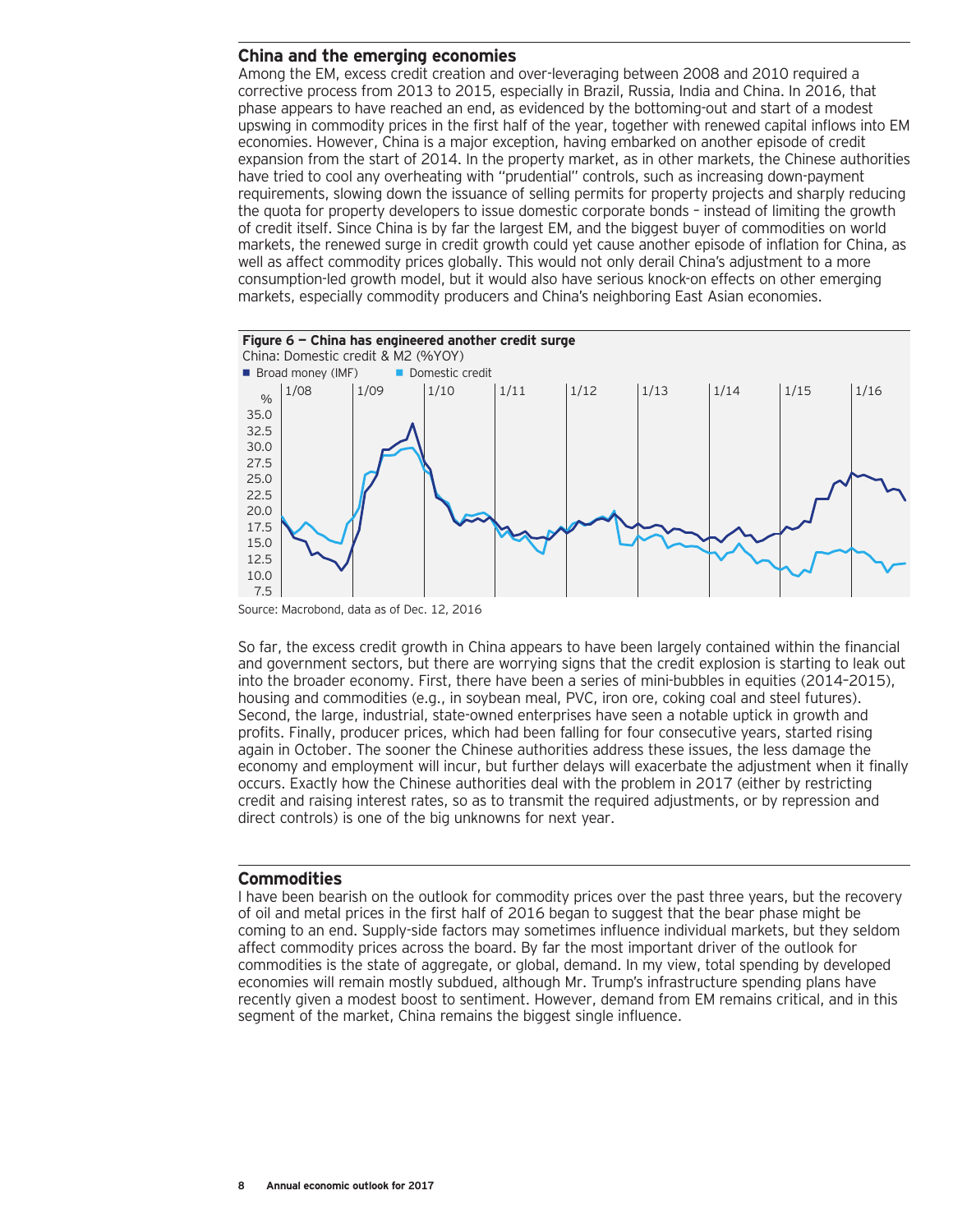China's efforts to maintain growth in the economy have led to another burst of credit injection since early 2014. The resulting increase in demand has led to increased optimism about the fortunes of the commodity sector, which has been reflected in the continued series of mini-bubbles across several commodity markets. The Chinese authorities believe speculation is behind these price rises. For example, domestic coking coal prices in China have more than doubled since August. The background is that since prices peaked in 2011, coking coal producers have steadily cut capacity, but this year has seen higher than predicted steel production in China, for which coking coal is a key input, and there have also been restrictions by Chinese authorities on the number of days that domestic coal can be produced.

Among the metals, copper had been the laggard until September, failing to bounce in-line with other metals. However, since October the price of copper has risen 24%. The three main explanations for this upturn in the copper price are: an increase in Chinese demand, the increase in production of electrical cars (which need four times the amount of copper wiring as a conventional car) and the expectation of increased infrastructure spending in the US. Some analysts are forecasting deficits of up to 400,000 tons in 2017 if Chinese demand holds up and authorities in Beijing continue to pump credit into the economy ahead of the 19th National Congress of the Communist Party in the autumn.



Source: Macrobond, data as of Dec. 12, 2016

To counter the growing speculative fever, Chinese regulators implemented a range of measures affecting coking coal, iron ore and steel traded on public exchanges to dissuade speculators. These have included raising trading margins, hiking transaction fees and imposing trading limits. Thus the Dalian Commodity Exchange raised the trading margin for coking coal and coke contracts three times in the space of a week in November. But the underlying problem in China is that domestic demand is being pumped up at a time of excess capacity in basic industries. It will not be too long before the authorities are forced to choose between generalized inflation and allowing a few firms to go out of business.

Turning to the oil market, for the first time in 15 years, OPEC finally agreed on Nov. 30 to cut production. Given the Saudis' previous policy of trying to drive the US shale industry out of the market by maintaining low prices, this can be interpreted as an admission of defeat. The agreement sets a production limit of 32.5 million barrels per day for an initial six-month period, a cut of 1.2 million barrels below October's output level. However, there is good reason to doubt the ultimate success of this agreement. Firstly, although Dec. 10 saw 11 non-OPEC countries agree to cut production by 580,000 barrels per day, this group has a long history of non-cooperation with OPEC targets. Secondly, Nigeria and Libya are exempt from the production curb, owing to the fact that there are armed conflicts in both countries. Thirdly, OPEC has allowed Iran to use a different baseline period for their production cuts to compensate them for the impact of Western sanctions over the past few years.

However, even if this compromise production cut agreement manages to hold, the oil market's structure has been fundamentally changed by the emergence of shale oil and other alternative oil sources. Some shale oil producers now claim to be profitable at US\$40 per barrel. The US rig count has started to rise again, ending a decline in the count since 2014. In 2016 it increased by 37% to 588 rigs. US oil output has also reversed its recent trend of decline and has since ticked up. All this shows there is at least one very large player in the market that will not play by OPEC's rules.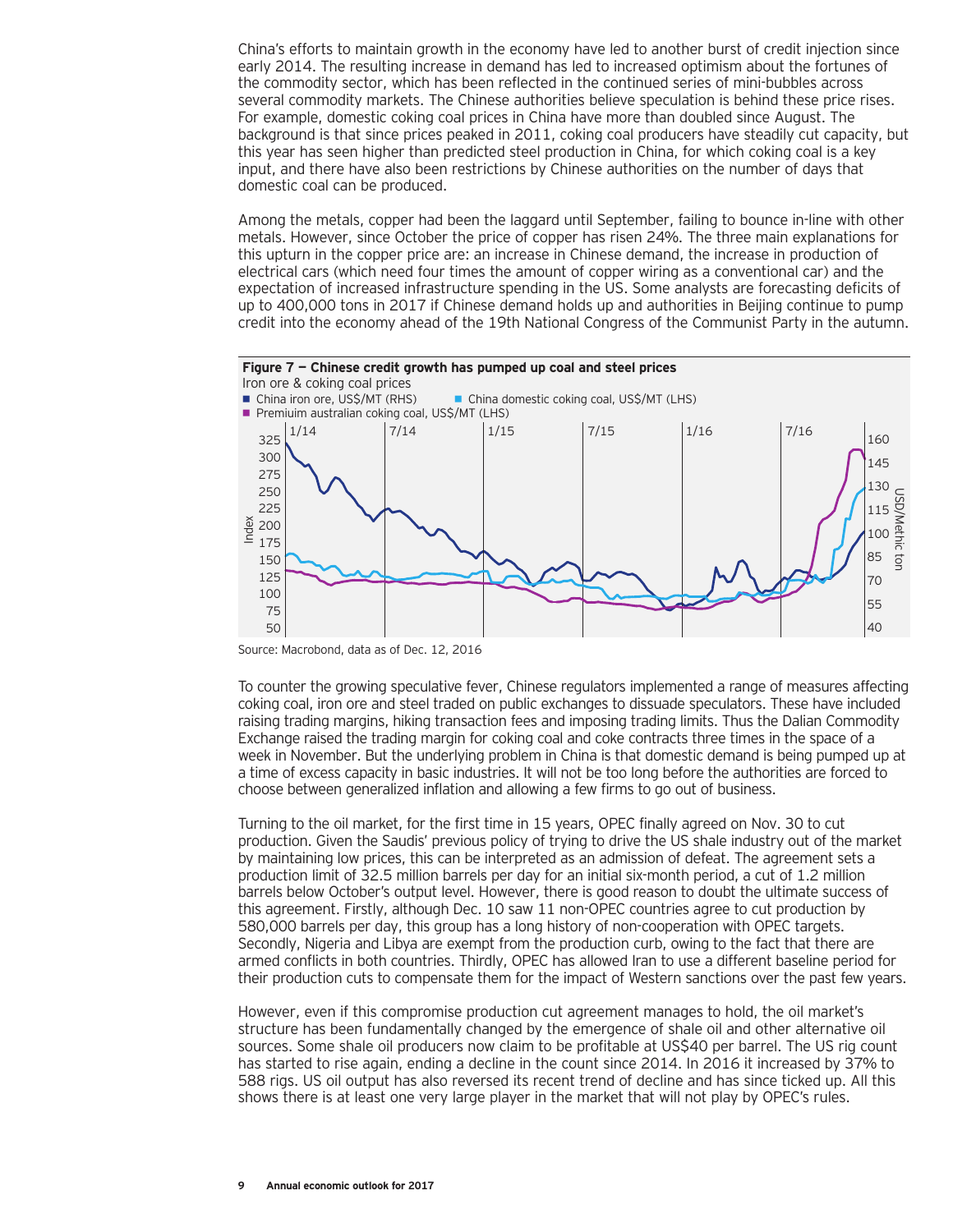The reality is that OPEC is running into the fundamental problem that faces all cartels – how to sustain artificially high prices. Maintaining prices that are too high will always attract new entrants into the market, encourage the development of new technologies to extract the resource or lead to the development of cheaper substitutes. Ultimately this increases supply and lowers the price, thus defeating the cartel – and this is exactly what has happened in the oil market.

# **Conclusion**

In the financial markets, there is a widespread misunderstanding about the stance of monetary policy. Most economists and analysts tend to judge monetary policy by the level or direction of interest rate changes. However, interest rates are not a good measure of the stance of monetary policy. If monetary policy (i.e., monetary growth) is eased, interest rates will fall initially, but later, after the economy recovers and inflation rises, rates will rise. The longer-term and more important effect (the "Fisher effect") of easy money is higher interest rates, not lower rates.

Conversely, if monetary policy is tightened, interest rates will rise initially, but then after the economy has slowed and inflation has fallen, interest rates will fall. So the longer-term and more important effect of tightening monetary policy is lower rates, not higher rates. That is why interest rates today are highest in countries like Egypt and Venezuela, and why interest rates are lowest in countries like Japan and the eurozone.

It follows that what is needed to avoid deflation is faster growth of the quantity of money. It is not enough simply to lower interest rates to zero or negative levels, as the ECB and the BoJ have done. The reason is that by merely following market rates downward, central banks are essentially remaining passive, failing to provide the monetary expansion that an economy needs to grow. The low interest rates in the eurozone and in Japan are the result of the second phase of a prolonged period of tight money policy (that is, slow money growth), not the first signs of easier (that is, faster) money growth. It is hardly surprising that in these circumstances, Japan and the Euro-area have been confronted with deflation and negative bond yields.

With the Fed in the US having moved to raise interest rates (to normalize but not tighten monetary policy), once in December 2015 and again in December 2016, the critical issue will be whether money and credit growth can be sustained at 6–8% p.a. (as it was in 2016). If the commercial banks are able to maintain these money and credit growth rates, then even if bond and equity markets are temporarily jolted by further rate hikes, the economy will, in my view, be able to shrug off the interest rate normalization, expanding for several more years before the business cycle hits a peak.

# **Explore High-Conviction Investing with Invesco**

All material presented is compiled from sources believed to be reliable and current, but accuracy cannot be guaranteed. This is not to be construed as an offer to buy or sell any financial instruments. This does not constitute a recommendation of the suitability of any investment strategy for a particular investor. Where John Greenwood has expressed opinions, they are based on current market conditions as of Dec. 12, 2016 and are subject to change without notice. These opinions may differ from those of other Invesco investment professionals. Unless otherwise specified, data was supplied by Mr. Greenwood. Past performance is not a guarantee of future returns. An investment cannot be made in an index.